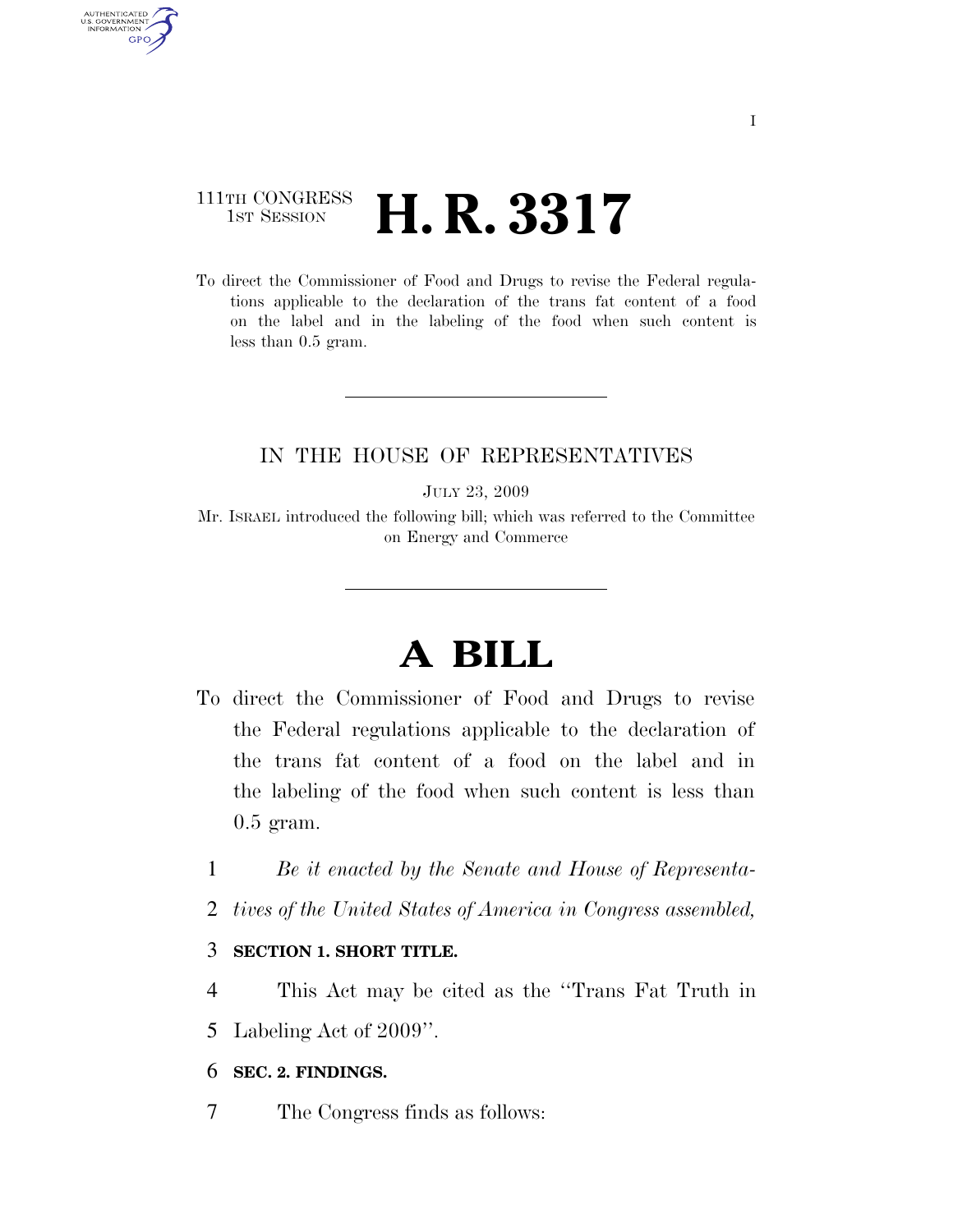| $\mathbf{1}$   | (1) The Institute of Medicine of the National            |
|----------------|----------------------------------------------------------|
| $\overline{2}$ | Academies advises the United States Government on        |
| 3              | nutritional science for use in public policy and prod-   |
| $\overline{4}$ | uct labeling programs.                                   |
| 5              | $(2)$ In 2002, the Institute of Medicine issued di-      |
| 6              | etary reference intakes for energy, carbohydrate,        |
| $\overline{7}$ | fiber, fat, fatty acids, cholesterol, protein, and amino |
| 8              | acids and made recommendations regarding con-            |
| 9              | sumption of trans fat.                                   |
| 10             | (3) These recommendations included a state-              |
| 11             | ment that "trans fatty acids are not essential and       |
| 12             | provide no known benefit to human health".               |
| 13             | (4) The Institute of Medicine concluded that             |
| 14             | both saturated and trans fats increase levels of LDL     |
| 15             | cholesterol and trans fats may also lower levels of      |
| 16             | HDL cholesterol.                                         |
| 17             | (5) A 2006 New England Journal of Medicine               |
| 18             | scientific review stated that "from a nutritional        |
|                |                                                          |

 standpoint, the consumption of trans fatty acids re- sults in considerable potential harm but no apparent benefit''.